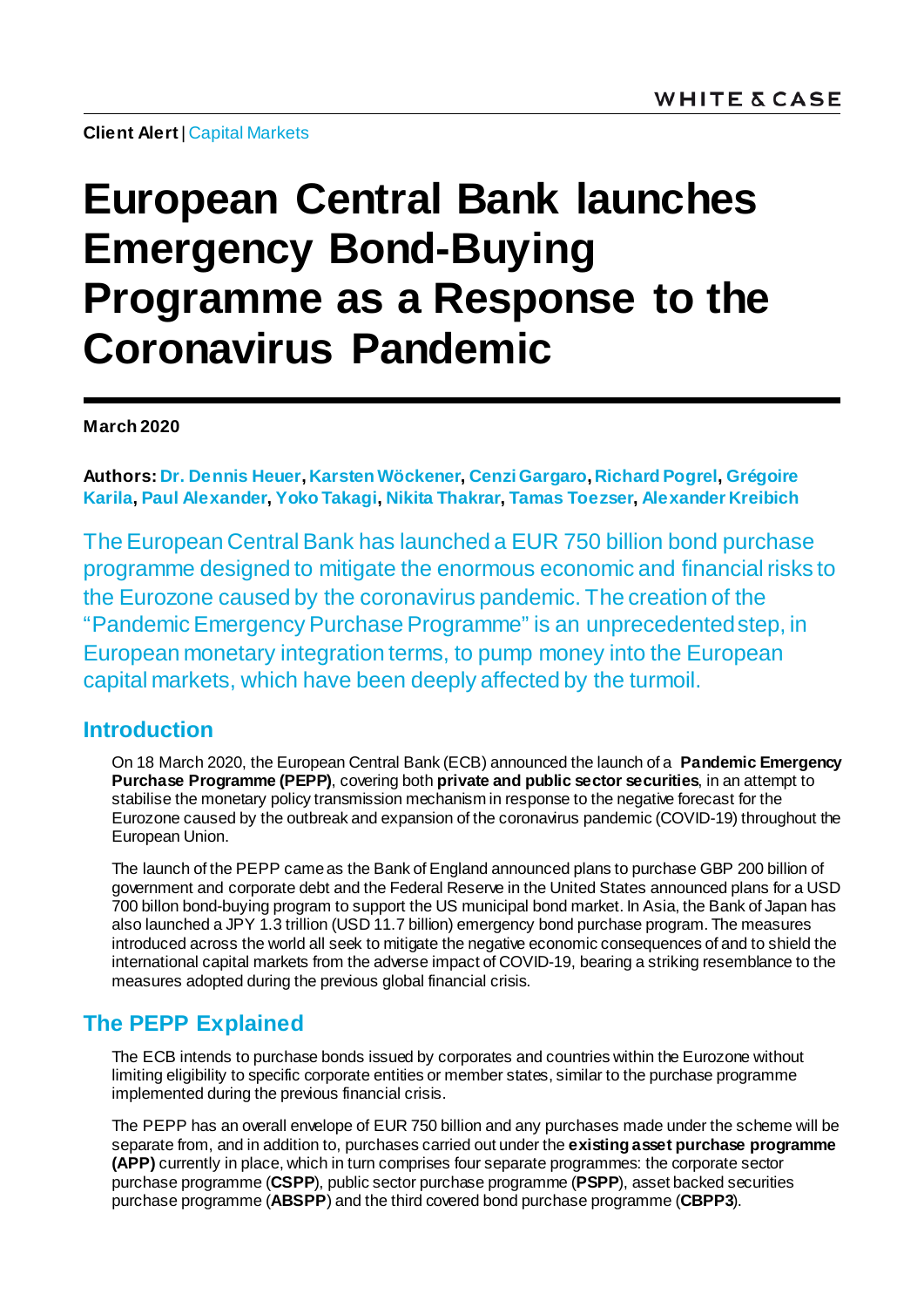Purchases of bonds under the PEPP will be subject to eligibility criteria based on the asset categories already eligible under the APP. In line with the APP principle of market neutrality, the new PEPP does not include any "green" criteria. The PEPP also contains additional categories of purchasable securities, designed to broaden its scope beyond that of the APP (see "PEPP Specifics" and "Overview" below).

The ECB, in its announcement of the programme, stressed the PEPP's temporary nature. The ECB has the power to terminate the PEPP once its Governing Council considers that the current crisis phase of the epidemic is over, however this is not intended to be before the end of 2020.

#### **PEPP Specifics**

Alongside the launch of the PEPP, the ECB has also expanded the range of eligible assets under the existing CSPP to non-financial commercial paper, which makes all commercial paper issued by e.g. industrial companies and of sufficient credit quality, corresponding to at least credit quality step 3 (DBRS: BBBL / Fitch: BBB- / Moody's: Baa3 / S&P: BBB-), eligible for purchase under the CSPP. Further flexibility is provided by lowering minimum remaining maturities for issued instruments to as low as 28 days. These two important changes to the CSPP also apply to the new PEPP.

In relation to purchases of public sector securities, the benchmark allocation across jurisdictions will continue to be the capital key of the national central banks, as is the case under the existing PSPP. However, the Governing Council noted that purchases under the PEPP will be conducted in a flexible manner, allowing for fluctuations in the distribution of purchase flows over time, across asset classes and among jurisdictions given the current uncertain circumstances. For example, public sector marketable debt securities with remaining maturities shorter than one year can be purchased under the PEPP if they have a minimum remaining maturity of at least 70 days. The high degree of flexibility in the design and implementation of the PEPP is notable given its departure from the approach in the current APP, but necessary given the rapidly evolving and uncertain markets.

Interestingly, the ECB's announcement of the PEPP also contained a statement about the possibility of revising its "self-imposed limits", if deemed necessary to fulfil its mandate of supporting the economy through the COVID-19 crisis. This no doubt raises questions about the ECB's existingcapital key limitations: at present, the APP allows the ECB to purchase a maximum of 33 per cent. of a government's outstanding debt (an "Issuer limitation") and no more than 33 per cent. of a particular bond issue (an "Issue limitation"). In showing its willingness to re-assess the limits currently binding on the ECB, the Governing Council demonstrated its commitment to exploring all options and contingencies to ensure that the ECB will be able to continue to buy bonds even when existing thresholds may be breached.

The ECB's decision also waived the existing eligibility requirements for securities issued by the Greek government. Greek government securities will now be eligible for purchase only under the PEPP, irrespective of whether they comply with the credit quality requirements which apply to the PSPP, provided they comply with certain other PSPP criteria.

Last but not least, asset backed securities and covered bonds are also eligible under the PEPP but there are no noteworthy changes in relation to the existing eligibility criteria applicable to the ABSPP and CBPP3 respectively.

### **Conclusion**

COVID-19 has been characterised by the World Health Organization as a pandemic and is the cause of a collective public health emergency which is unprecedented in recent history. The resulting economic fallout has put a massive strain on families, businesses and governments, and this looks set to continue as more countries are required to intensify their containment measures.

Against this background, the PEPP is a measure which the ECB considers "proportionate to counter the serious risks to price stability, the monetary policy transmission mechanism and the economic outlook in the euro area, which are posed by the outbreak and escalating diffusion of COVID-19". As central banks globally step up with extraordinary measures to fight the crisis, it remains to be seen how effective the measures are in supporting the international capital markets at a time of extraordinary uncertainty.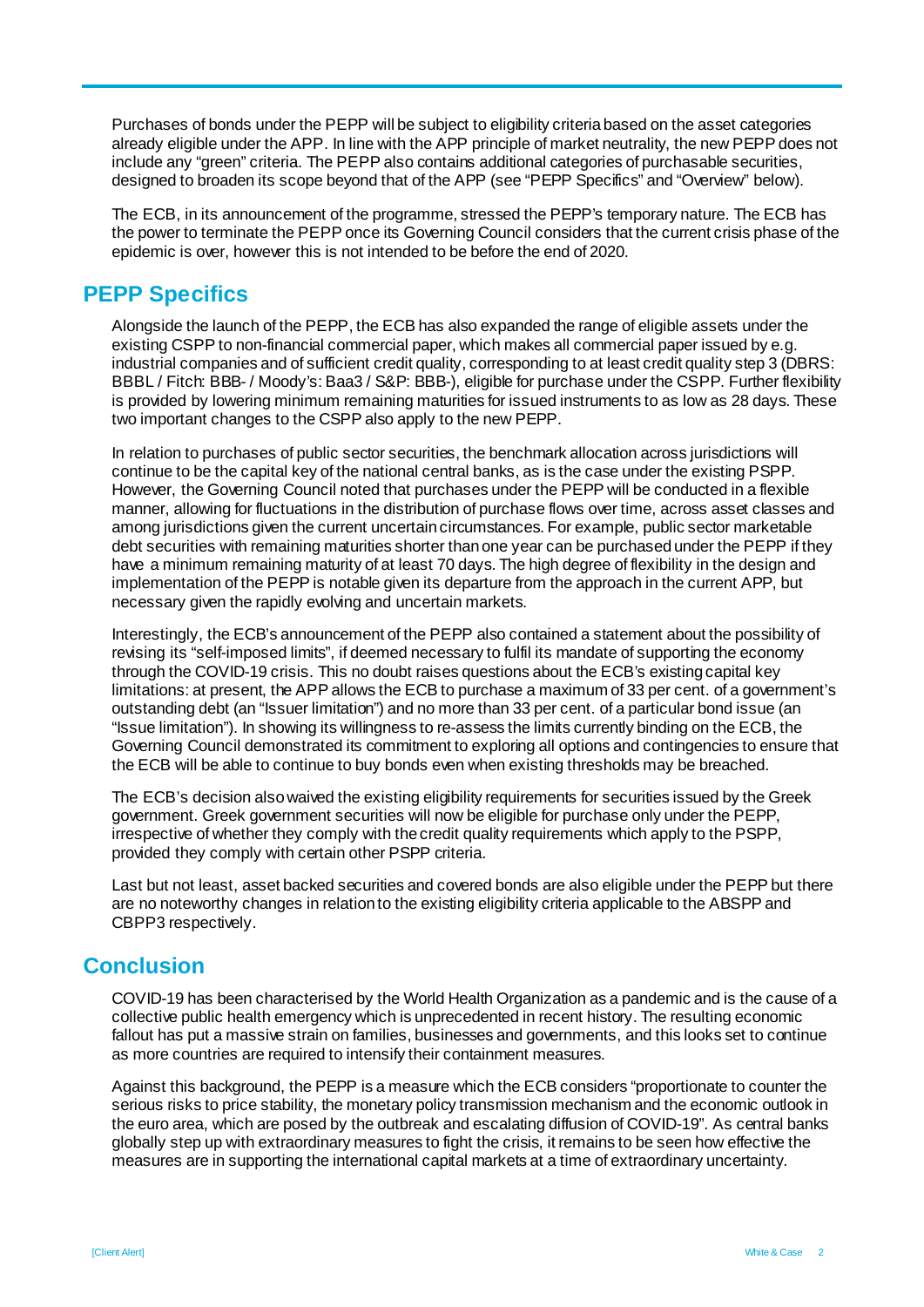## **Overview**

| <b>Existing Asset</b><br><b>Purchase</b><br>Programme (APP) | <b>Assets Eligible for Purchase</b>                                                                                                                                                                                                                                                                                                                                                                                                                                                        | <b>Recent Amendments</b>                                                                                                                                                                                                                                                                                                                                                                                                                                                       | <b>New Pandemic Emergency Purchase</b><br>Programme (PEPP)                                                                                                                                                                                                                                                                                                                                                                                                  |
|-------------------------------------------------------------|--------------------------------------------------------------------------------------------------------------------------------------------------------------------------------------------------------------------------------------------------------------------------------------------------------------------------------------------------------------------------------------------------------------------------------------------------------------------------------------------|--------------------------------------------------------------------------------------------------------------------------------------------------------------------------------------------------------------------------------------------------------------------------------------------------------------------------------------------------------------------------------------------------------------------------------------------------------------------------------|-------------------------------------------------------------------------------------------------------------------------------------------------------------------------------------------------------------------------------------------------------------------------------------------------------------------------------------------------------------------------------------------------------------------------------------------------------------|
| The corporate<br>sector purchase<br>programme<br>(CSPP)     | Marketable debt instruments issued by<br>corporations which comply with the criteria<br>for marketable assets for Eurosystem credit<br>operations, as a minimum, with a credit<br>quality requirement.                                                                                                                                                                                                                                                                                     | 18 March 2020: Extended to non-financial<br>commercial paper. All commercial paper is<br>eligible, but only with sufficient credit quality.<br>24 March 2020:<br>For marketable debt instruments with<br>initial maturity of 365/366 days or less,<br>minimum remaining maturity of 28 days<br>at the time of purchase.<br>For marketable debt instruments with<br>initial maturity of 367 days or more,<br>minimum remaining maturity of 6 months<br>at the time of purchase. | Corporate sector covered?<br>$\bullet$<br>Yes.<br>What's new/additional under the<br>٠<br>PEPP?<br>N/A (same criteria generally<br>apply)                                                                                                                                                                                                                                                                                                                   |
| The public sector<br>purchase<br>programme<br>(PSPP)        | Euro-denominated marketable debt<br>securities issued by (i) central, regional or<br>local governments of a Member State<br>whose currency is the euro, (ii) recognised<br>agencies, and (iii) international<br>organisations and multilateral development<br>banks, each located in the euro area, that<br>meet eligibility criteria, in particular the<br>minimum rating requirement as stated in<br>Decision (EU) 2015/774, i.e. a minimum<br>rating of at least credit quality step 3. | N/A                                                                                                                                                                                                                                                                                                                                                                                                                                                                            | Public sector covered?<br>$\bullet$<br>Yes.<br>What's new/additional under the<br>PEPP?<br>All Euro-denominated<br>marketable debt securities<br>issued by the government of the<br>Hellenic Republic are eligible<br>irrespective of whether they<br>comply with the minimum rating<br>requirement applicable to the<br>PSPP, provided that the other<br>PSPP criteria are satisfied.<br>Minimum remaining maturity of<br>70 days at the time of purchase. |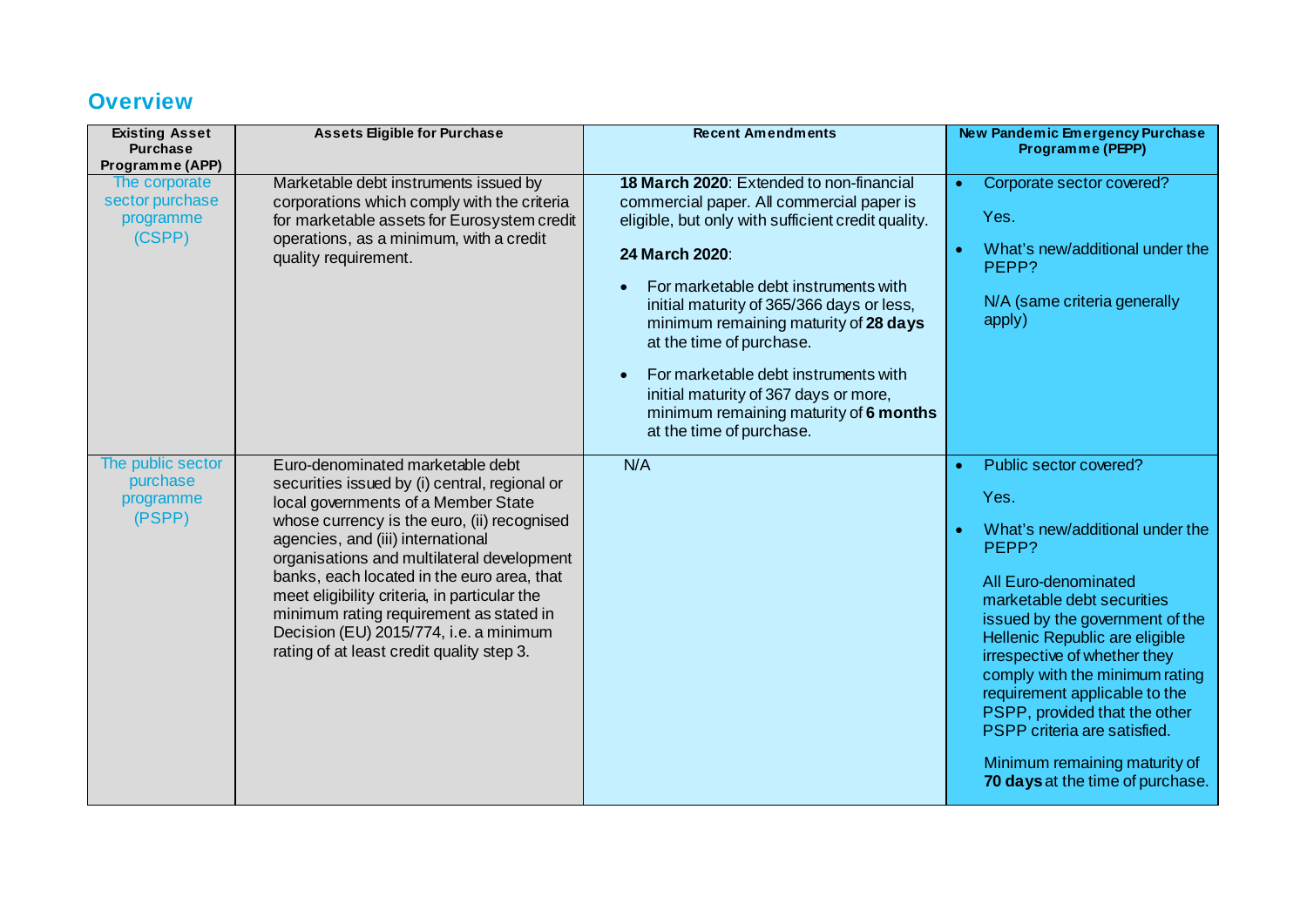| <b>Existing Asset</b><br><b>Purchase</b><br>Programme (APP)            | <b>Assets Eligible for Purchase</b>                                                                                                                                                                                    | <b>Recent Amendments</b> | New Pandemic Emergency Purchase<br>Programme (PEPP)                                                                  |
|------------------------------------------------------------------------|------------------------------------------------------------------------------------------------------------------------------------------------------------------------------------------------------------------------|--------------------------|----------------------------------------------------------------------------------------------------------------------|
| The asset-backed<br>securities<br>purchase<br>programme<br>$(ABSPP) -$ | Asset-Backed Securities that are eligible as<br>collateral for the Eurosystem and in relation<br>to which the ECB conducts a credit<br>assessment and due diligence and takes<br>into account their outcome.           | N/A                      | ABS covered?<br>Yes.<br>What's new/additional under the<br>PEPP?<br>N/A (same criteria generally<br>apply)           |
| The third covered<br>bond purchase<br>programme<br>(CBPP3) -           | Covered bonds that are covered assets for<br>monetary policy operations, fulfilling the<br>conditions for their acceptance as own-<br>used collateral, issued by credit institutions<br>incorporated in the euro area. | N/A                      | Covered Bonds covered?<br>Yes.<br>What's new/additional under the<br>PEPP?<br>N/A (same criteria generally<br>apply) |